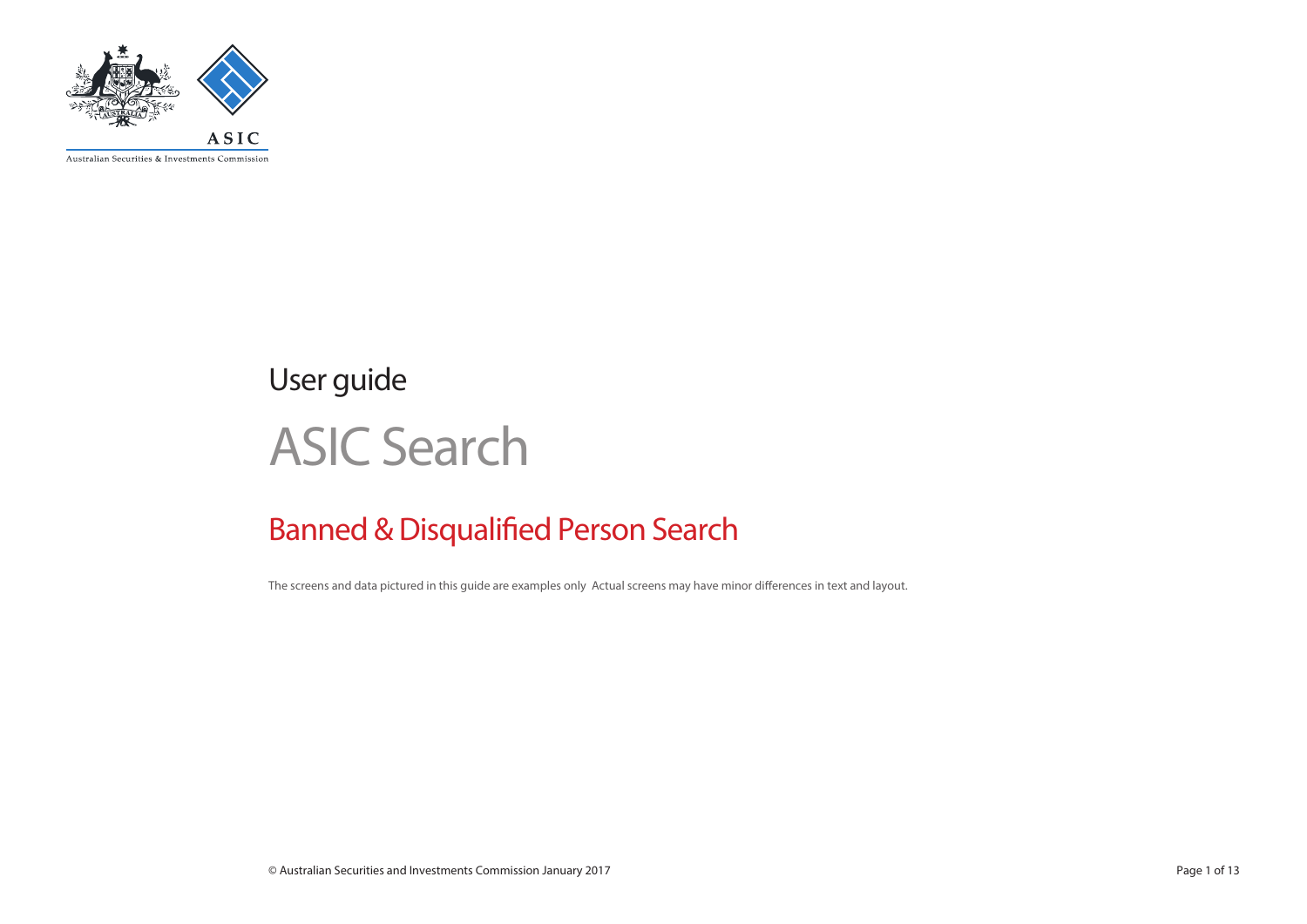# Searching the ASIC registers

- ASIC's registers can be searched directly from the [ASIC website](http://www.asic.gov.au).
- The more criteria you enter about the search you want to conduct, the more relevant the results will be.
- Assistance with using the search facility and purchasing search items can be accessed via the help function.

The screens and data pictured in this guide are examples only Actual screens may have minor differences in text and layout.

User guide: ASIC Search - Banned and disqualified person search © Australian Securities and Investments Commission January 2017 Page 2 of 13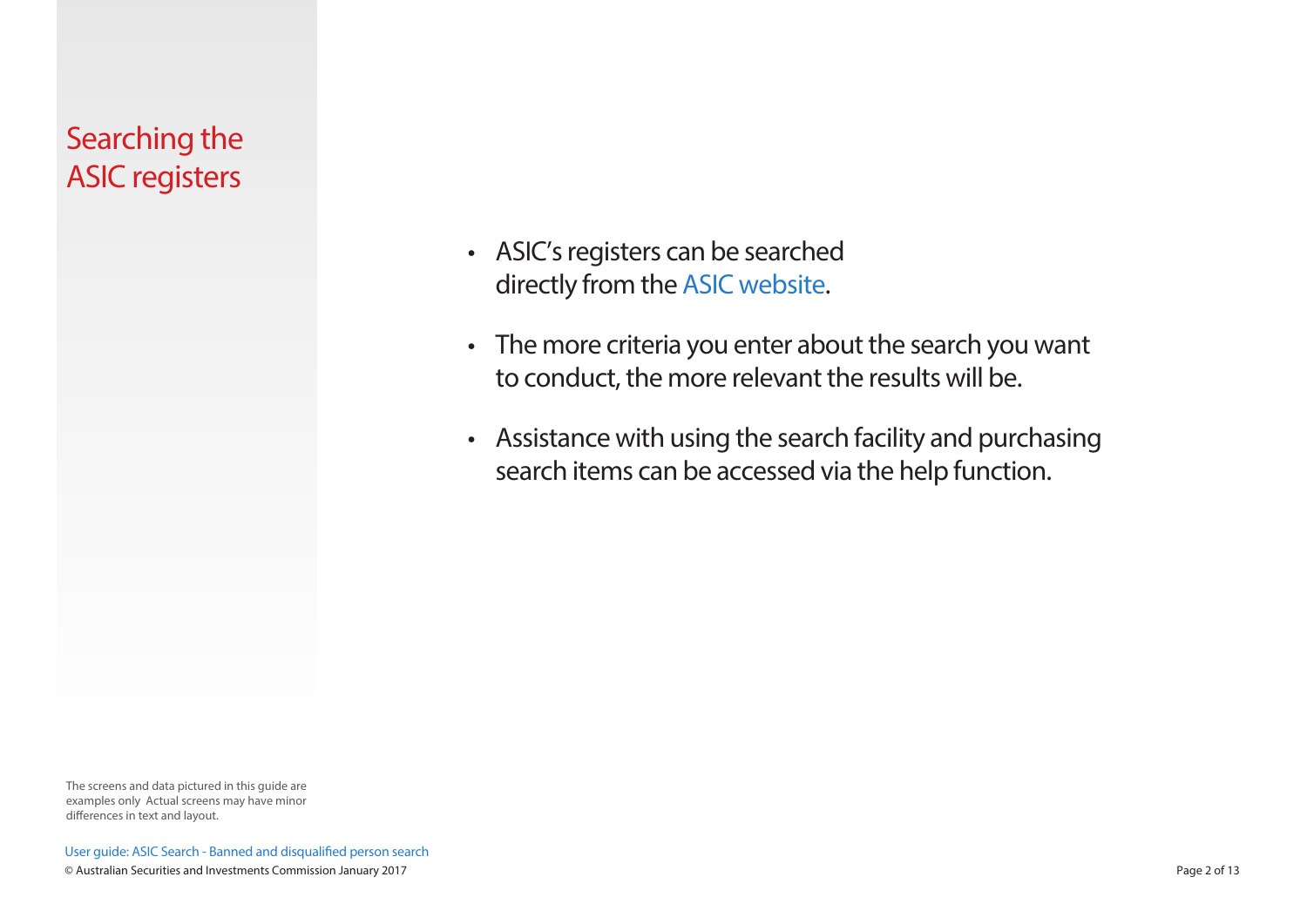Screen layout

Search ASIC Registers Connect within: Select  $\overline{\mathbf{v}}$ **ASIC** For: Name or Number Go b Search ASIC Registers Check Name Availability > Professional Registers > Information Brokers Shopping Cart (0) Ĕ  $Q$  Help  $\Box$ **Search ASIC Registers View Cart** <u> MINITE BALDI</u> **R&** Quick Links **Q** Search ASIC Registers Search information on Report a data issue **Organisations &** companies or other Look up ABN information **Business Names** organisations. Learn More **Search Within:** ASIC Website Select  $\checkmark$ **Check Name Availability** Setup an alert For: Information brokers **Documents** Name or Number NZ Companies **Banned & Disqualified** Ask a question  $Go$ Service availability **Professional Registers** Recent Purchases More About ? Need Help Recent Searches **Information Brokers** Using Search Information Brokers can offer additional **A** Follow ASIC Understanding free vs paid searches information and services in conducting your searches. FOLLOW US ON Ewitter Learn More Fees See more on You mile **Payment by Credit Card** Search Tips × Purchase paid searches with ASIC online now Using the shopping cart using your credit card. Learn More Viewing your search results **Search Other Registers** Frequently asked questions  $\overline{ }$ Search for gazettes, product disclosure Product examples statements, enforceable undertakings and other ASIC registers. Glossary of terms Learn More

Help | Copyright | Privacy | Accessibility | Contact us |

The screens and data pictured in this guide are examples only Actual screens may have minor differences in text and layout.

User guide: ASIC Search - Banned and disqualified person search © Australian Securities and Investments Commission January 2017 Page 3 of 13

Search ASIC Registers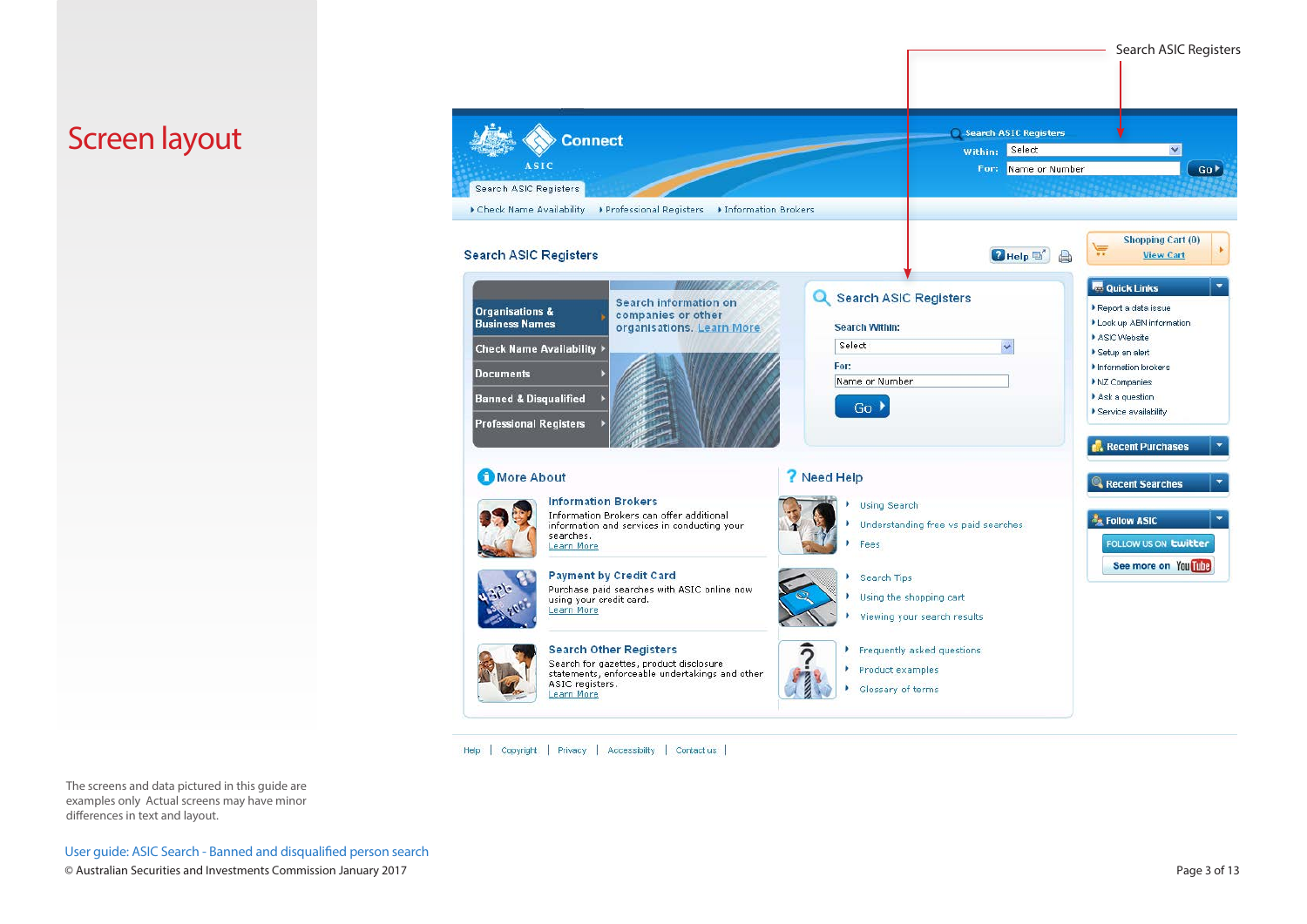# Screen layout

- Shopping cart
- Related links
- Recent purchases
- Recent searches
- Follow ASIC

– Help links



Search ASIC Registers Connect Within: Select  $\overline{\mathbf{v}}$ **ASIC** For: Name or Number  $Go<sup>*</sup>$ Search ASIC Registers Check Name Availability > Professional Registers > Information Brokers Shopping Cart (0) W **Search ASIC Registers**  $P$  Help  $\mathbb{D}^2$  $\Box$ View Cart **MITRESS A R** Quick Links Q Search ASIC Registers Search information on Report a data issue **Organisations &** companies or other Look up ABN information **Business Names** organisations. Learn More Search Within: ASIC Website Select  $\overline{\mathbf{v}}$ **Check Name Availability** Setup an alert For: Information brokers **Documents** Name or Number NZ Companies Ask a question **Banned & Disqualified**  $Go$ Service availability **Professional Registers** Recent Purchases More About ? Need Help Recent Searches **Information Brokers** Using Search × Information Brokers can offer additional **Ex Follow ASIC** Understanding free vs paid searches information and services in conducting your searches. FOLLOW US ON **Ewitter** Learn More Fees See more on You This **Payment by Credit Card** Search Tips Purchase paid searches with ASIC online now Using the shopping cart using your credit card. Learn More Viewing your search results **Search Other Registers** ົດ Frequently asked questions Search for gazettes, product disclosure Product examples statements, enforceable undertakings and other ASIC registers.  $\frac{1}{2}$ Glossary of terms Learn More

Help | Copyright | Privacy | Accessibility | Contact us |

The screens and data pictured in this guide are examples only Actual screens may have minor differences in text and layout.

User guide: ASIC Search - Banned and disqualified person search © Australian Securities and Investments Commission January 2017 Page 4 of 13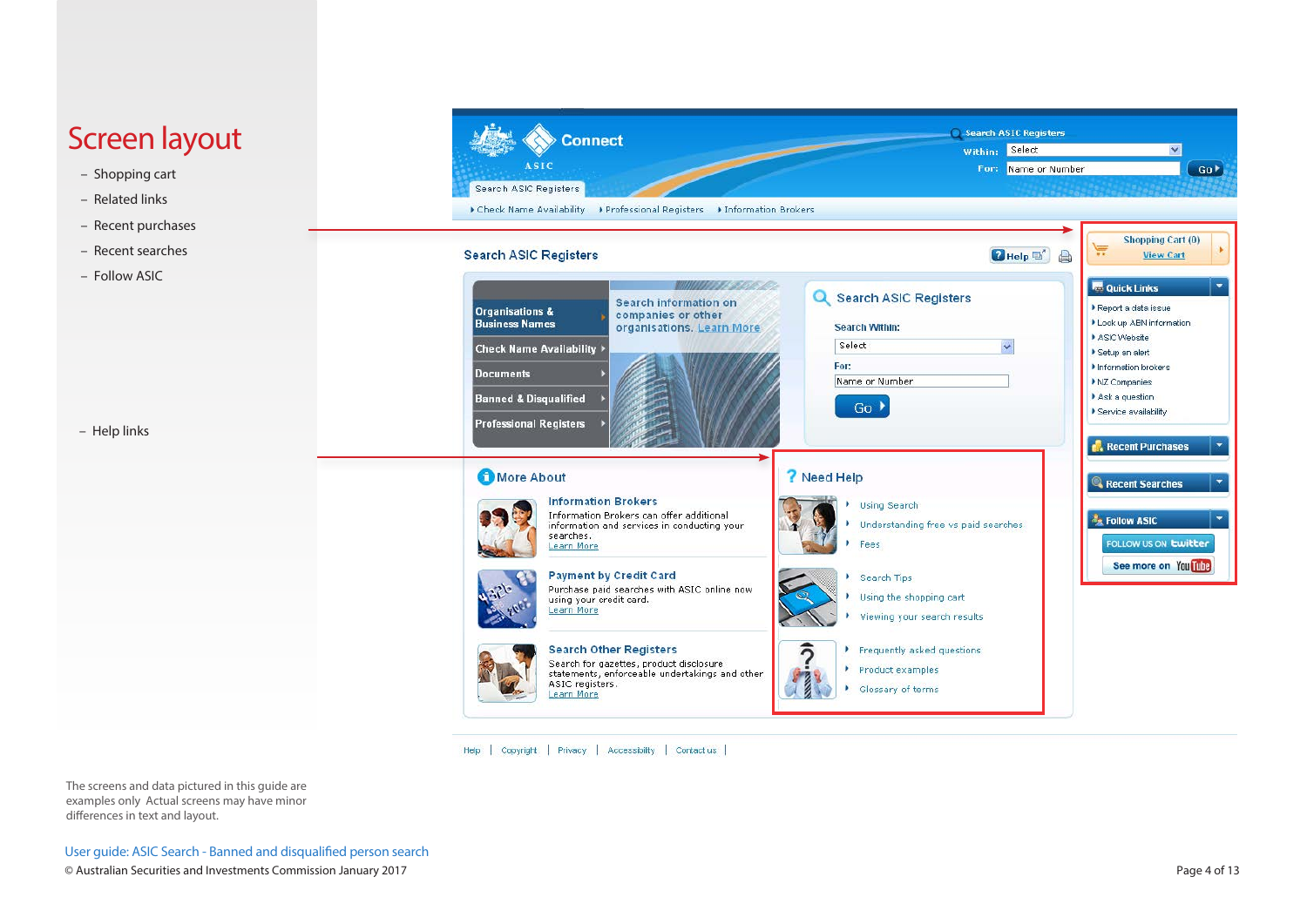

Help | Copyright | Privacy | Accessibility | Contact us |

The screens and data pictured in this guide are examples only Actual screens may have minor differences in text and layout.

User guide: ASIC Search - Banned and disqualified person search © Australian Securities and Investments Commission January 2017 Page 5 of 13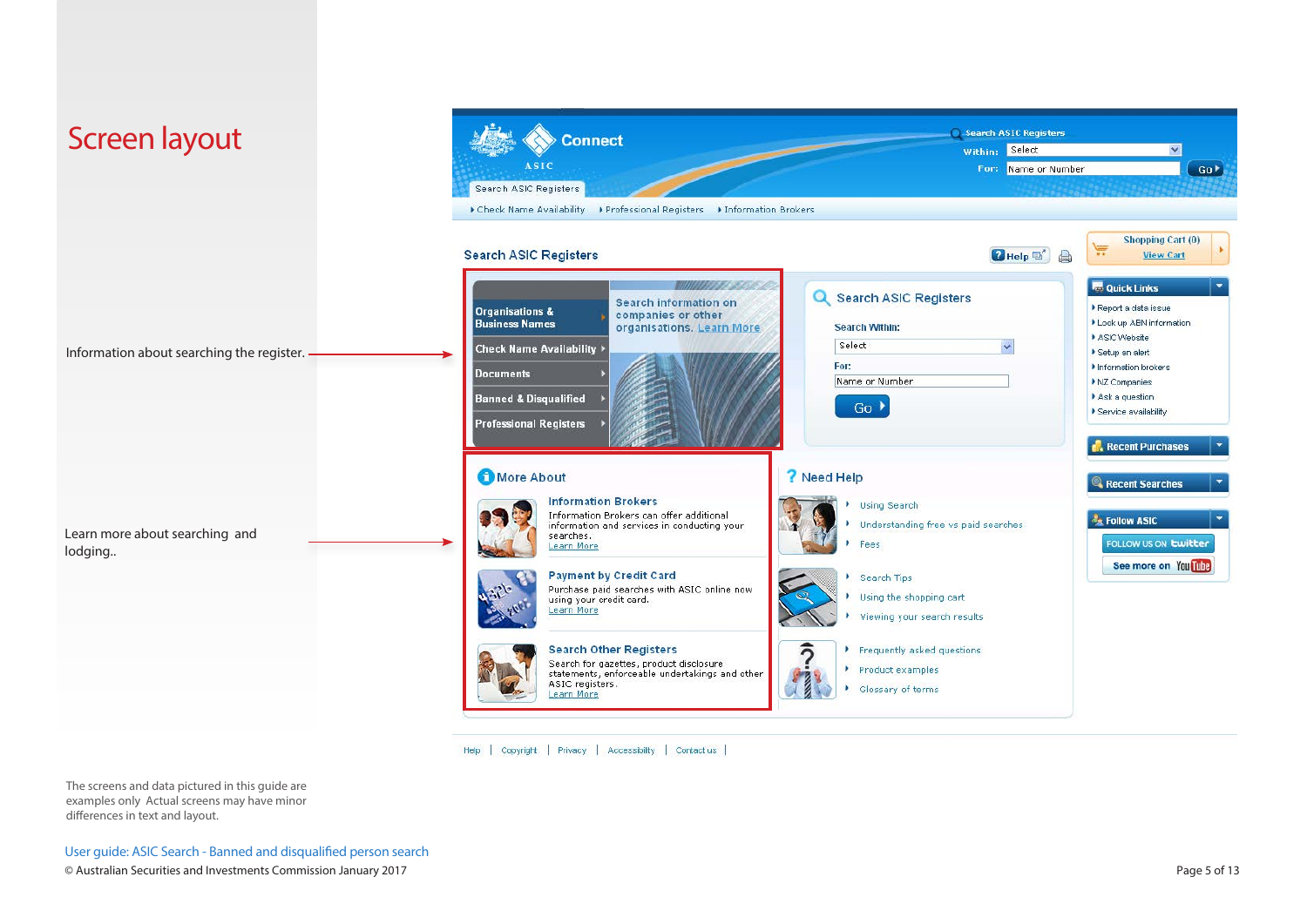

Help | Copyright | Privacy | Accessibility | Contact us |

The screens and data pictured in this guide are examples only Actual screens may have minor differences in text and layout.

User guide: ASIC Search - Banned and disqualified person search © Australian Securities and Investments Commission January 2017 Page 6 of 13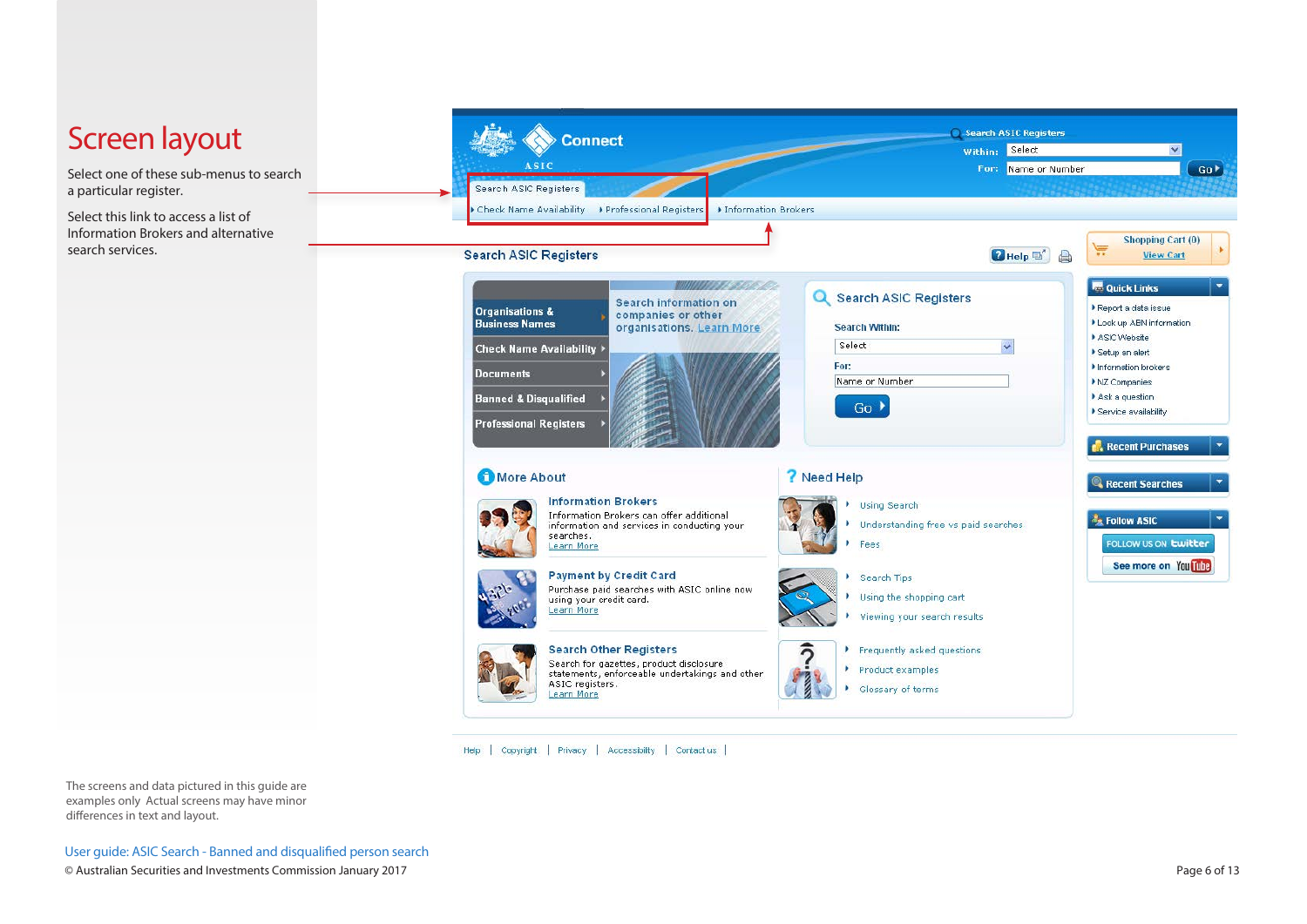### Start your search

Visit our website at www.asic.gov.au.

Click on **Companies and organisations**.

This will take you to ASIC Connect Search.



User guide: ASIC Search - Banned and disqualified person search © Australian Securities and Investments Commission January 2017 Page 7 of 13

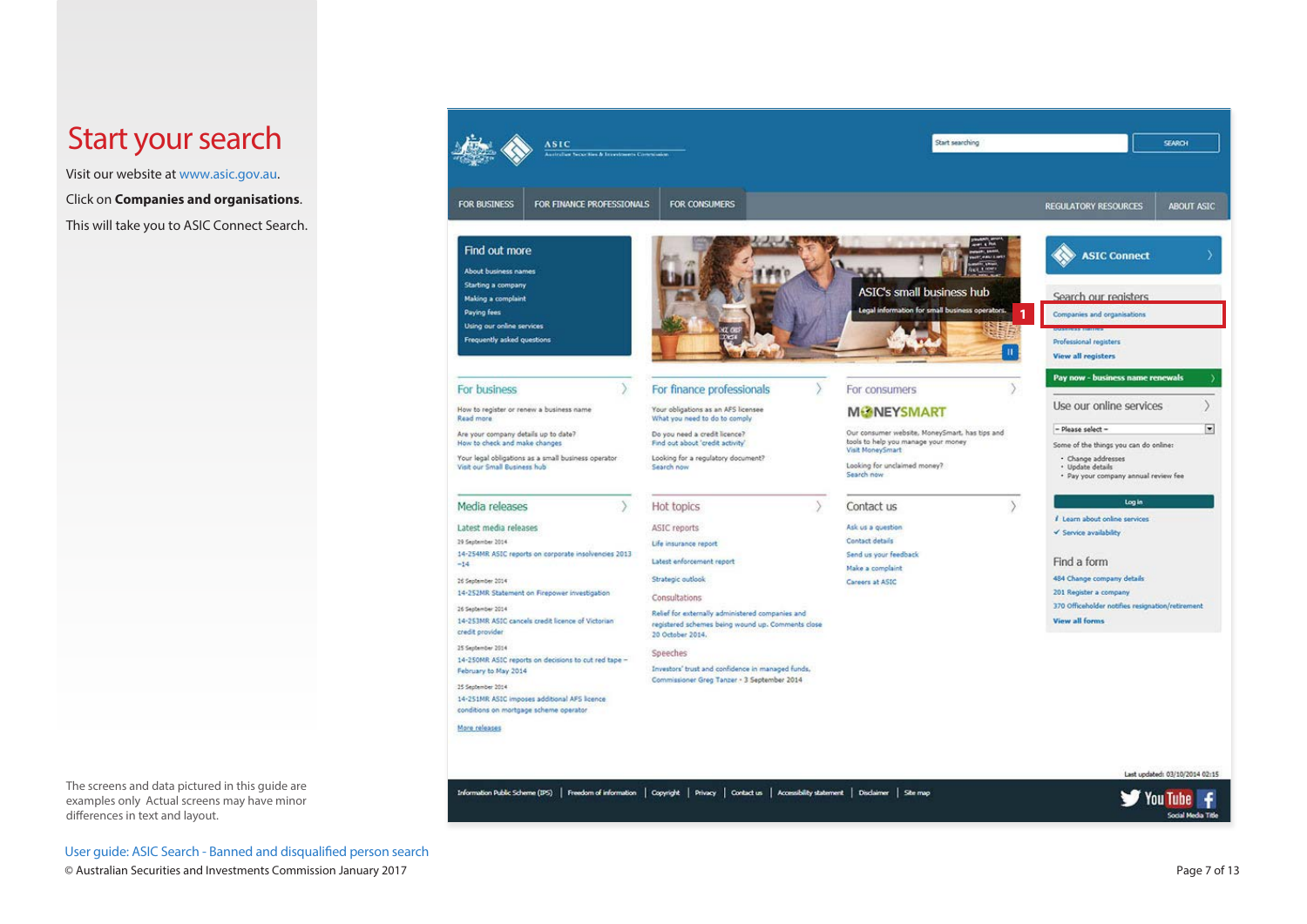# Start your Banned & **Disqualified** Person Search

#### ASIC Connect

- 1. In the search field, select **Banned & Disqualified**.
- 2. Enter the family name and given name of the person. (Both fields need completing, however you may enter an initial if you are unsure of exact name.)
- 3. Click **Go** to view the results.

The screens and data pictured in this guide are examples only Actual screens may have minor differences in text and layout.

User guide: ASIC Search - Banned and disqualified person search © Australian Securities and Investments Commission January 2017 Page 8 of 13



Help | Copyright | Privacy | Accessibility | Contact us |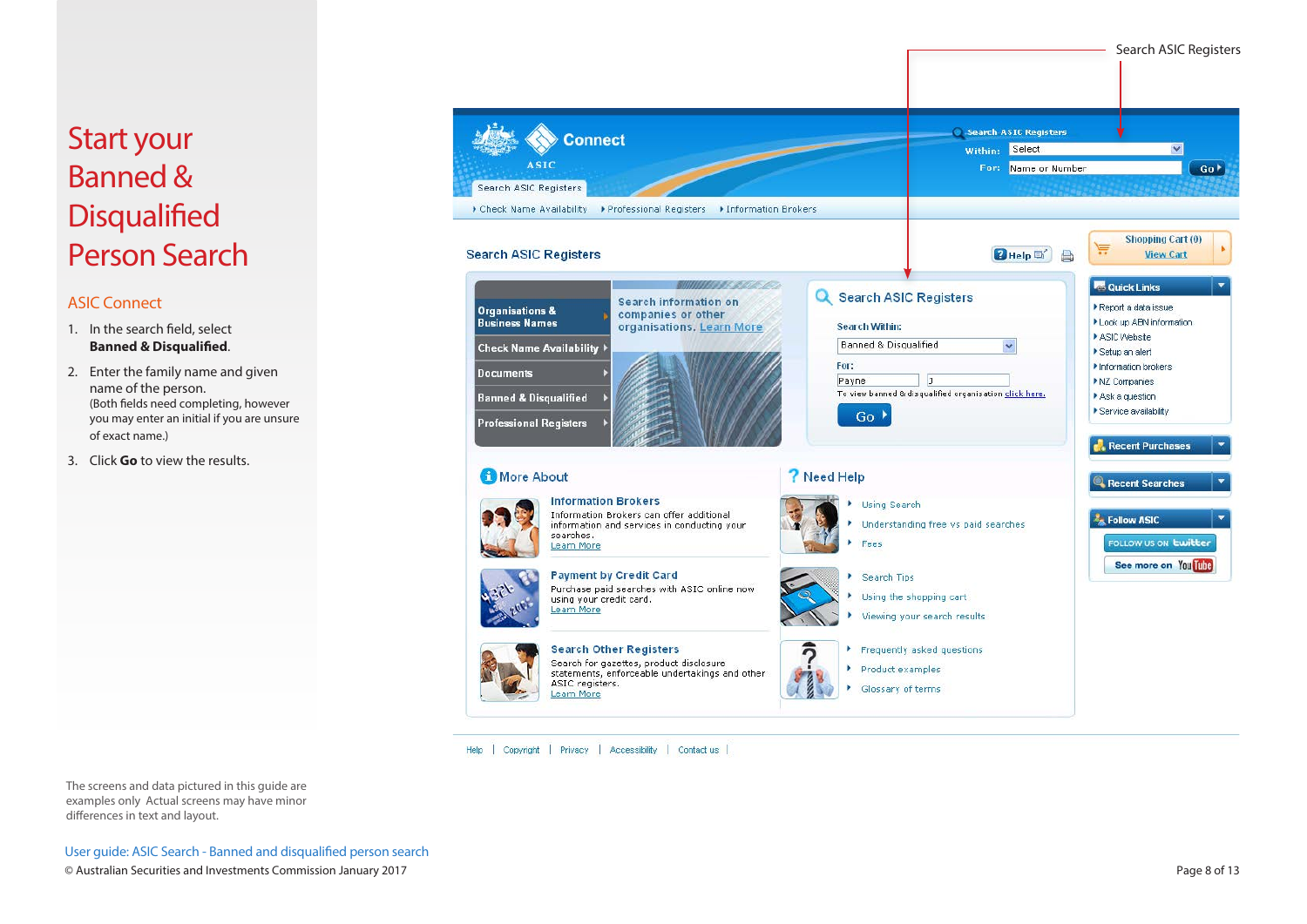# Search results

Up to 20 results are listed per page.

The results will show basic details about each person.

To view more information about a person either click on the name, or tick the box next to the name (you may select more than one person at a time) and click on **View Details** at the bottom of the page.

To view or print the results list in PDF format click on **View Results List**.



Help | Copyright | Privacy | Accessibility | Contactius |

The screens and data pictured in this guide are examples only Actual screens may have minor differences in text and layout.

User guide: ASIC Search - Banned and disqualified person search

© Australian Securities and Investments Commission January 2017 Page 9 of 13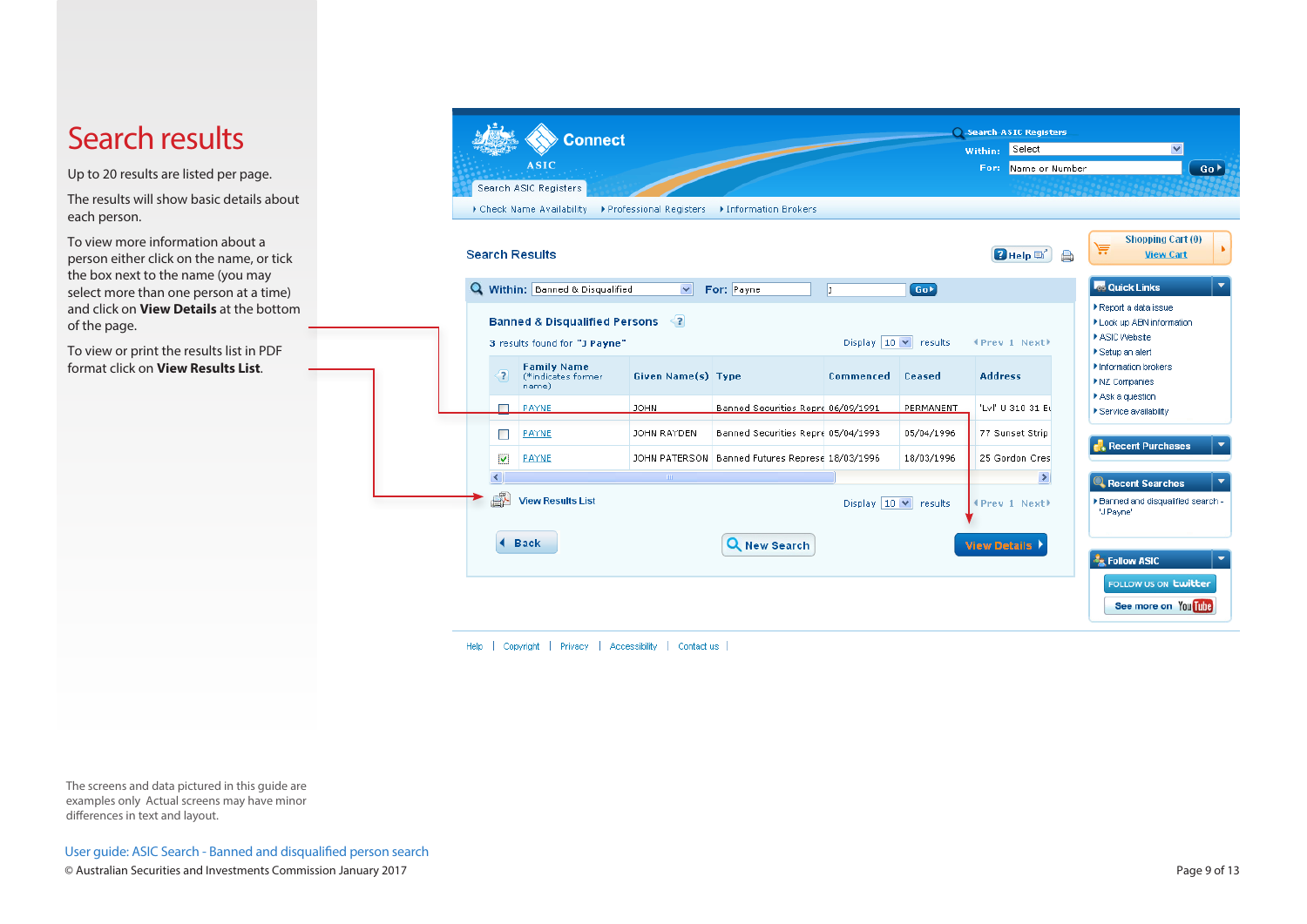# Search results

This screen displays further information about a particular result.

The page shows information that is available for purchase.

To purchase information products:

- 1. Select one or more products (if available).
- 2. Click on **Add To Cart**. Click **OK** when confirmation box appears.
- 3. Click **Checkout**.

To access the shopping cart click on **View Cart** in the orange box at the top right of the screen.

The screens and data pictured in this guide are examples only Actual screens may have minor differences in text and layout.

User guide: ASIC Search - Banned and disqualified person search © Australian Securities and Investments Commission January 2017 Page 10 of 13

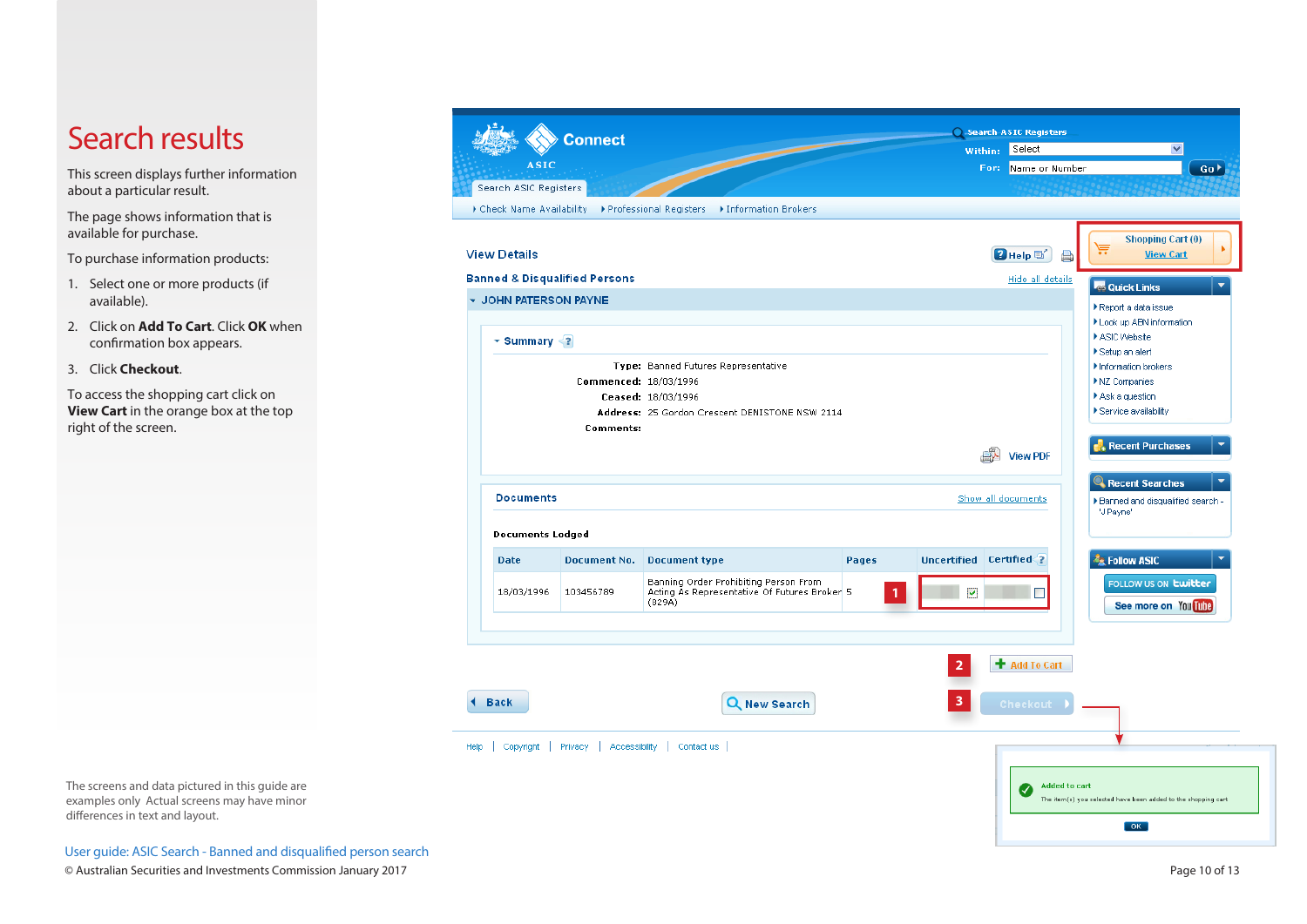| <b>Shopping cart</b><br>This screen will confirm all the products                            |  | <b>Connect</b><br><b>ASIC</b>                                                                                                                                                  | Within: Select | Search ASIC Registers<br>For: Name or Number                                         | Go <sup>1</sup>                                                      |
|----------------------------------------------------------------------------------------------|--|--------------------------------------------------------------------------------------------------------------------------------------------------------------------------------|----------------|--------------------------------------------------------------------------------------|----------------------------------------------------------------------|
| that were selected and give the option<br>to remove any, prior to purchasing.                |  | Search ASIC Registers<br>Check Name Availability >> Professional Registers >> Information Brokers                                                                              |                |                                                                                      |                                                                      |
| To remove a product or products from<br>the cart, tick the relevant box and click<br>Remove. |  | <b>Shopping Cart</b>                                                                                                                                                           |                | $H = \Box$<br>◬                                                                      | <b>Shopping Cart (1)</b><br>凒<br><b>View Cart</b>                    |
| To purchase products in the cart,<br>click on Pay Now.                                       |  | <b>JOHN PATERSON PAYNE</b>                                                                                                                                                     |                | <b>Price Remove</b>                                                                  | <b>Tes Quick Links</b><br>▶ Report a data issue                      |
|                                                                                              |  | Document - 103456789 - 829A Banning Order Prohibiting Person From Acting As Representative Of<br>Futures Broker                                                                | $\Box$         | > Look up ABN information<br>ASIC Website<br>▶ Setup an alert<br>Information brokers |                                                                      |
|                                                                                              |  | Subtotal                                                                                                                                                                       |                |                                                                                      | INZ Companies<br>Ask a question                                      |
|                                                                                              |  | We cannot refund nayments once a nurchase request is complete. Ensure you review your product selection<br>before payment. Refer to our refund policy for further information. | $\blacksquare$ | Remove                                                                               | ▶ Service availability                                               |
|                                                                                              |  | <b>TOTAL (AUD)</b>                                                                                                                                                             |                |                                                                                      | Recent Purchases                                                     |
|                                                                                              |  | <b>Back</b><br>Q New Search<br>м                                                                                                                                               |                | Pay Now                                                                              | Recent Searches<br>▶ Banned and disqualified search -<br>"J Payne"   |
|                                                                                              |  |                                                                                                                                                                                |                |                                                                                      | <b>Ex</b> Follow ASIC<br>FOLLOW US ON Ewitter<br>See more on You The |
|                                                                                              |  | Copyright   Privacy   Accessibility   Contact us<br>Help                                                                                                                       |                |                                                                                      |                                                                      |

The screens and data pictured in this guide are examples only Actual screens may have minor differences in text and layout.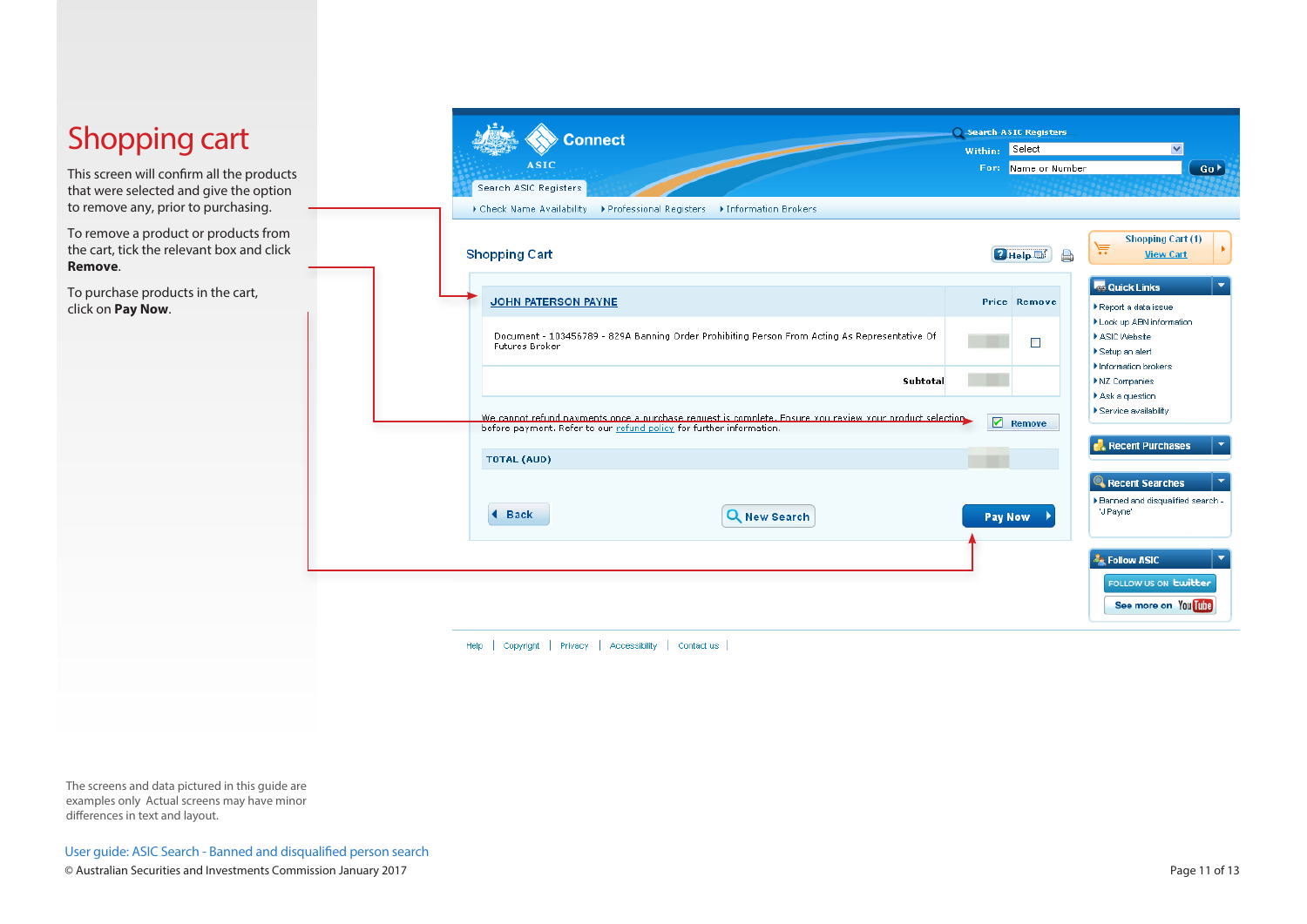# Payment screen

- 1. Enter an the email address for the delivery of the purchased products and the payment receipt. You will need to confirm the email address by entering it twice.
- 2. Enter credit card details to make the payment.
- 3. Click on **Next**.

The next screen will confirm payment or highlight any problems with the transaction.

| <b>Connect</b>                                                                                                                                                                 |         | Search ASIC Registers             |                                                                         |
|--------------------------------------------------------------------------------------------------------------------------------------------------------------------------------|---------|-----------------------------------|-------------------------------------------------------------------------|
| <b>ASIC</b>                                                                                                                                                                    | Within: | Select<br>For: Name or Number     | $\checkmark$<br>Go <sup>&gt;</sup>                                      |
| Search ASIC Registers                                                                                                                                                          |         |                                   |                                                                         |
| Check Name Availability<br>▶ Professional Registers ▶ Information Brokers                                                                                                      |         |                                   |                                                                         |
| <b>Payment Details</b>                                                                                                                                                         |         | $H = \Box$                        | <b>Shopping Cart (1)</b><br>Æ<br><b>View Cart</b>                       |
|                                                                                                                                                                                |         |                                   |                                                                         |
|                                                                                                                                                                                |         | *Mandatory Fields                 | <b>Co</b> Quick Links                                                   |
| <b>Delivery</b>                                                                                                                                                                |         |                                   | Report a data issue<br>Look up ABN information                          |
| ASIC will send links to PDF versions of the payment receipt and purchased products to this email address.<br>*Email Address:<br>*Confirm Email Address:                        |         |                                   | ASIC Website<br>Setup an alert<br>Information brokers<br>▶ NZ Companies |
|                                                                                                                                                                                |         |                                   | Ask a question                                                          |
|                                                                                                                                                                                |         | *Mandatory Fields                 | ▶ Service availability                                                  |
| <b>Credit Card Payment</b>                                                                                                                                                     |         |                                   | <b>Recent Purchases</b>                                                 |
| <b>Invoice Amount (AUD):</b>                                                                                                                                                   |         |                                   |                                                                         |
| <b>Credit Card Details</b>                                                                                                                                                     |         |                                   | <b>Recent Searches</b>                                                  |
| *Card Type: 0 VISA Visa<br>Mastercard                                                                                                                                          |         |                                   | ▶ Banned and disqualified search -<br>"J Payne"                         |
| *Card Number:                                                                                                                                                                  |         |                                   |                                                                         |
| $ v $ mm/yy<br>$\checkmark$<br>*Expiry Date:                                                                                                                                   |         |                                   | <b>Ex</b> Follow ASIC                                                   |
| ≺?<br>*CVV:<br>*Name on Card:                                                                                                                                                  |         |                                   | FOLLOW US ON <b>Ewitter</b>                                             |
|                                                                                                                                                                                |         |                                   | See more on You Tube                                                    |
| We cannot refund payments once a purchase request is complete. Ensure you review your product selection before payment.<br>Refer to our refund policy for further information. |         |                                   |                                                                         |
| <b>Back</b>                                                                                                                                                                    |         | <b>Next</b><br>Note: Mock Gateway |                                                                         |

Help | Copyright | Privacy | Accessibility | Contactius |

The screens and data pictured in this guide are examples only Actual screens may have minor differences in text and layout.

User guide: ASIC Search - Banned and disqualified person search © Australian Securities and Investments Commission January 2017 Page 12 of 13